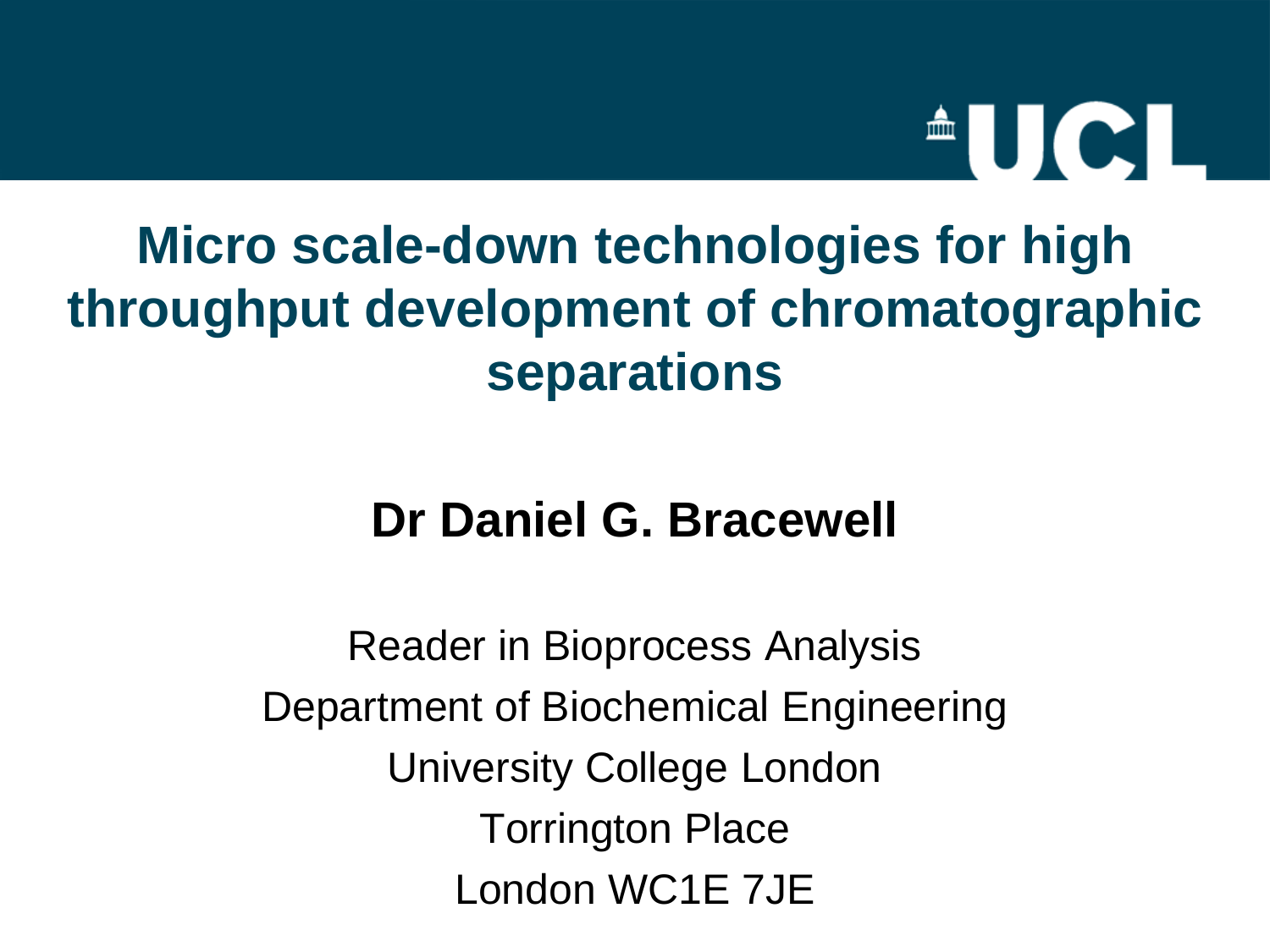

# **Contents**

#### • Introduction

- UCL strategy for micro biochemical engineering
- Overview of available technologies
	- Microlitre batch plate incubation
	- Miniature columns
	- Pipette tip chromatography
- Case studies
	- VLP purification
	- Antibody quantification
- Conclusions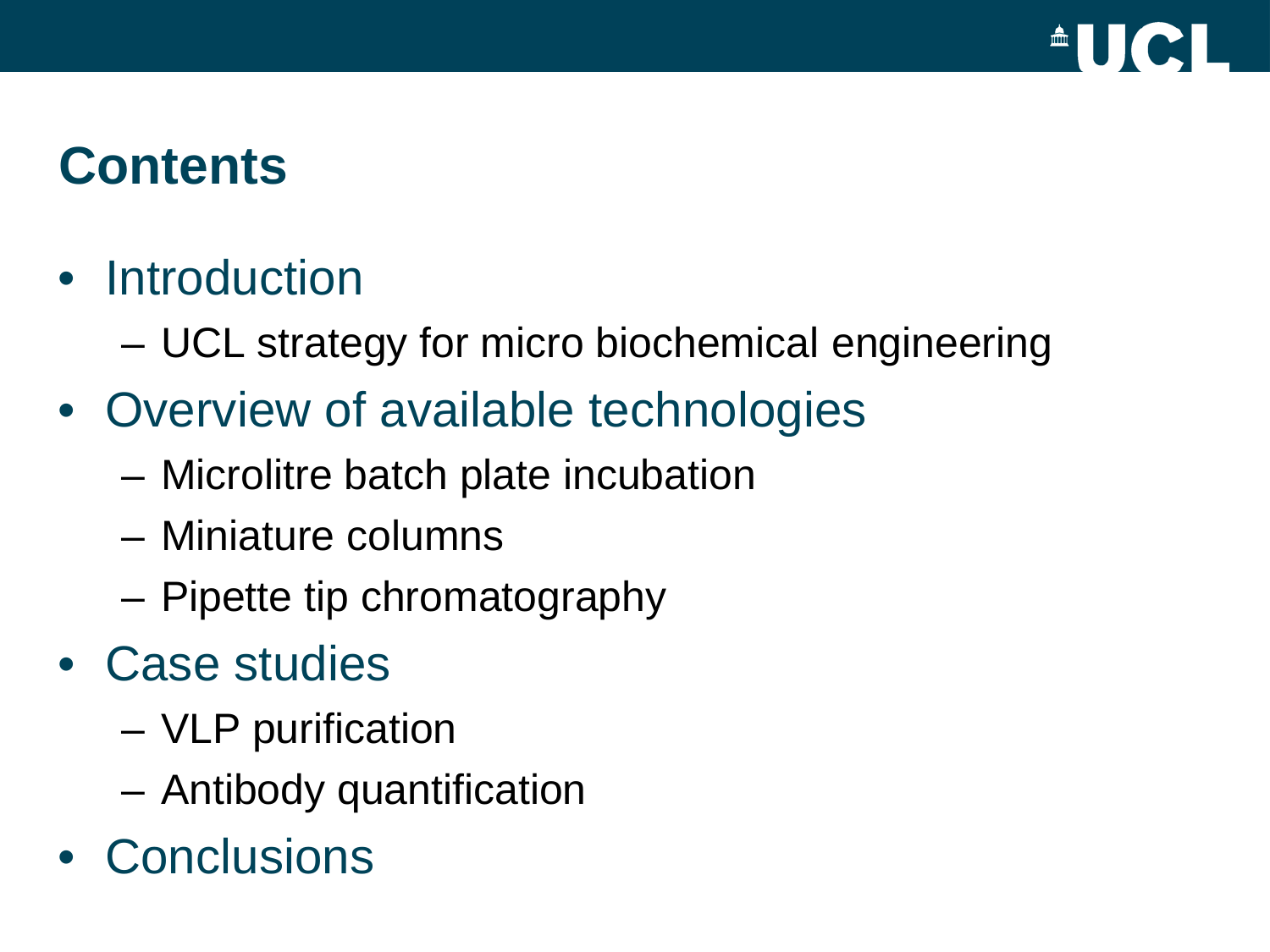

# **What is micro biochemical engineering?**

- Addresses limitations of the current development paradigm
- Combines scale-down assessment and large scale verification
- Reduces feed requirements – Operation at the millilitre-scale or smaller
- Uses automation as far as possible
	- Enables parallel experimentation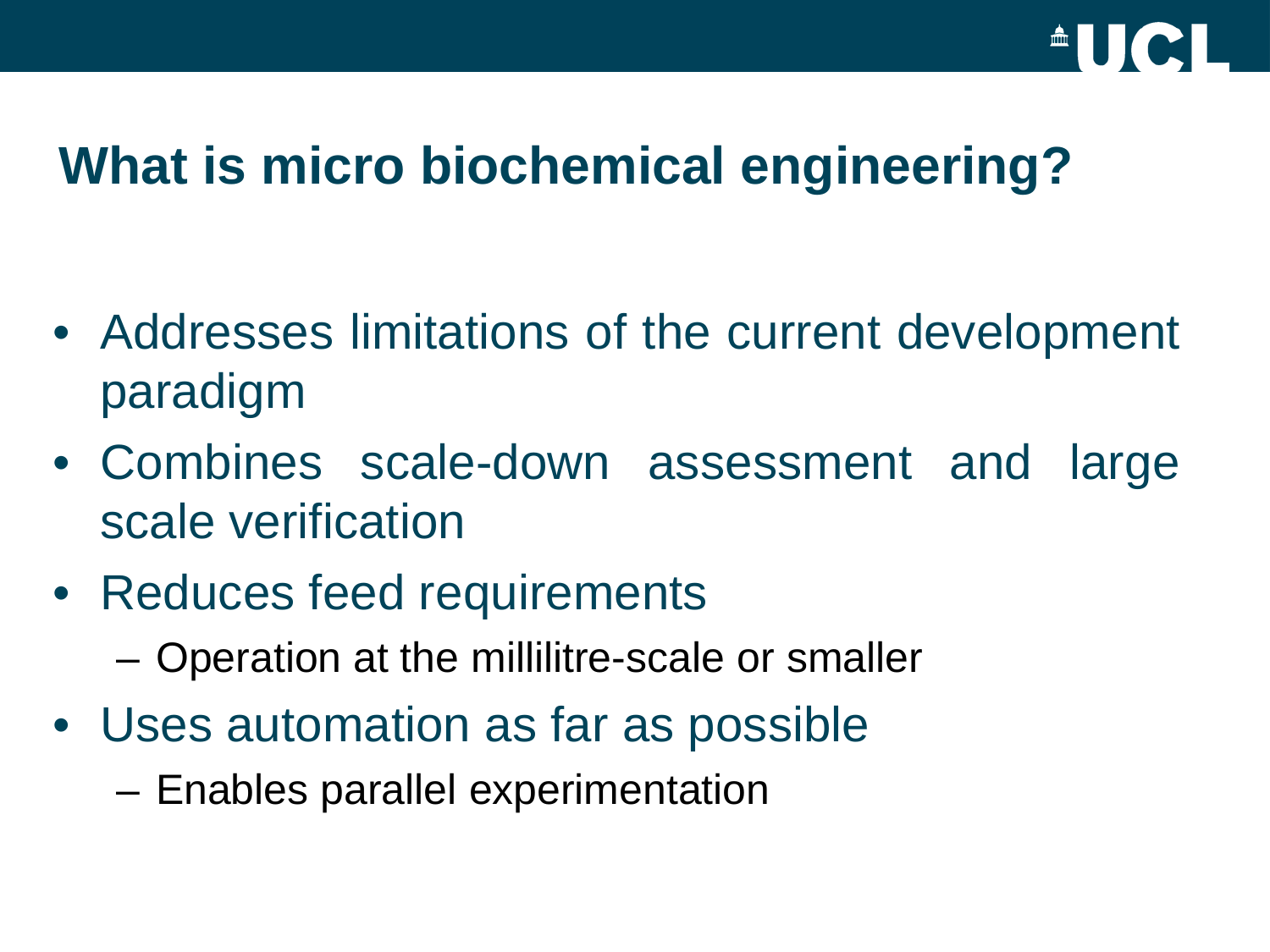

# **Micro biochemical engineering workflow**

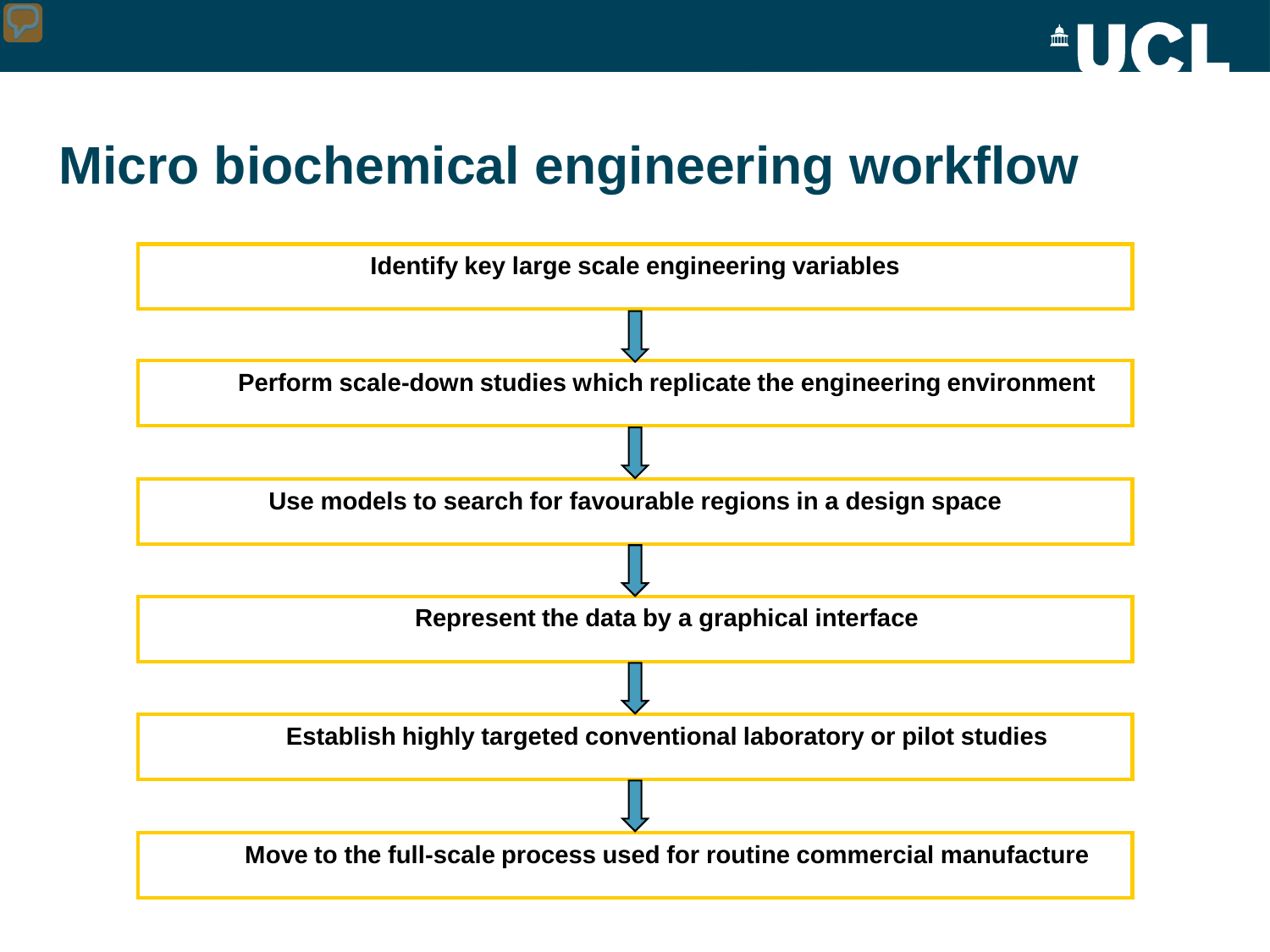

# **Challenges in chromatography development**

- Many operating modes, chemistries and backbones
	- Affinity
	- Ion-exchange
	- Hydrophobic interaction
	- Multi-modal
	- Buffer selection
- Laboratory studies may require large feed volumes
- Many conflicting output metrics
	- Yield
	- Quality
	- Time
	- Economics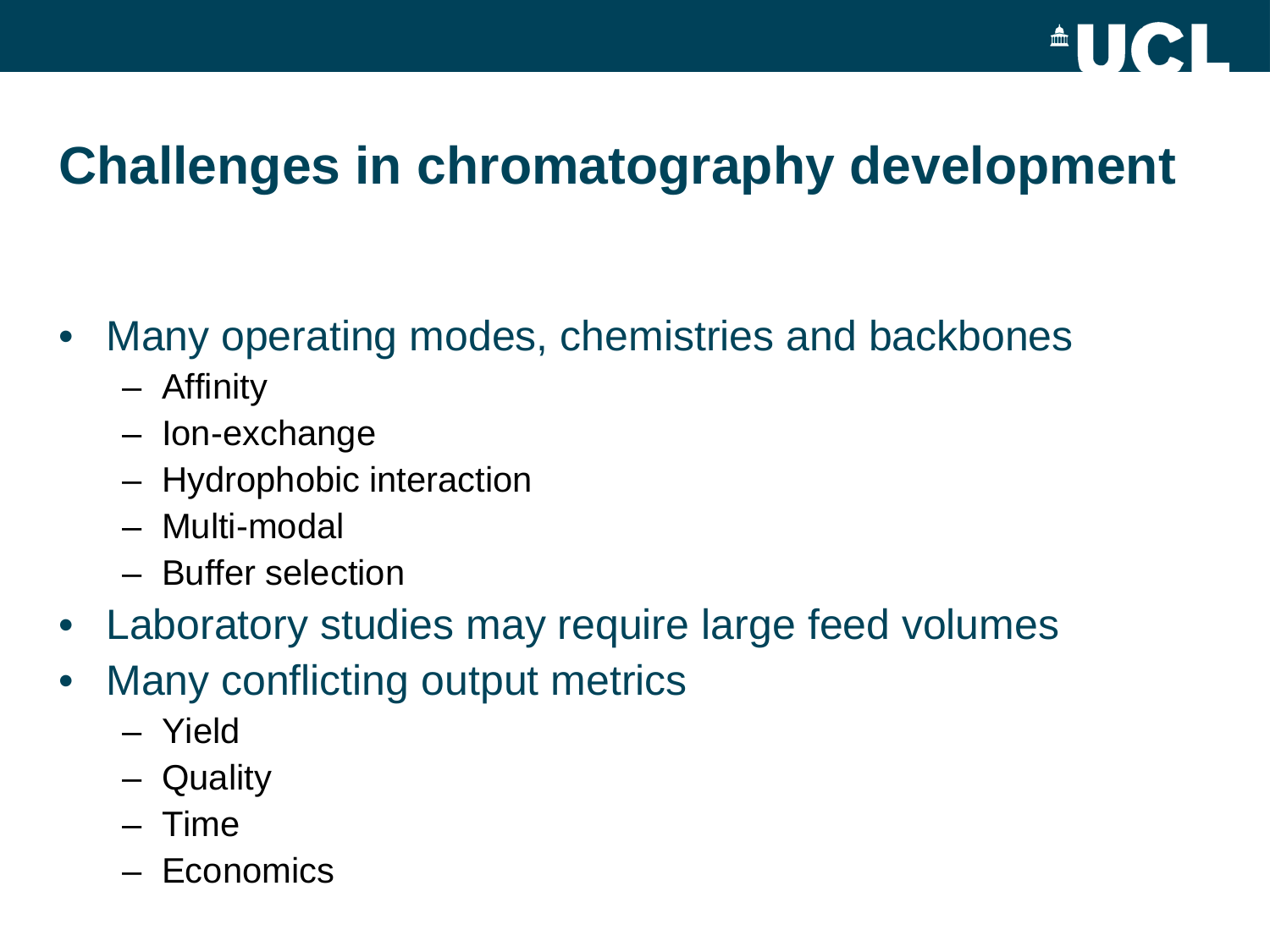

#### **Micro-scale approach to chromatography**



**Rapid scouting of large numbers of options and measurement of relative performance**

**Evaluation of scale-translation effects and improved definition of a design space through a smaller experimental set**

**Verification of outputs and finetuning of operation for limited sets of optimal conditions identified earlier**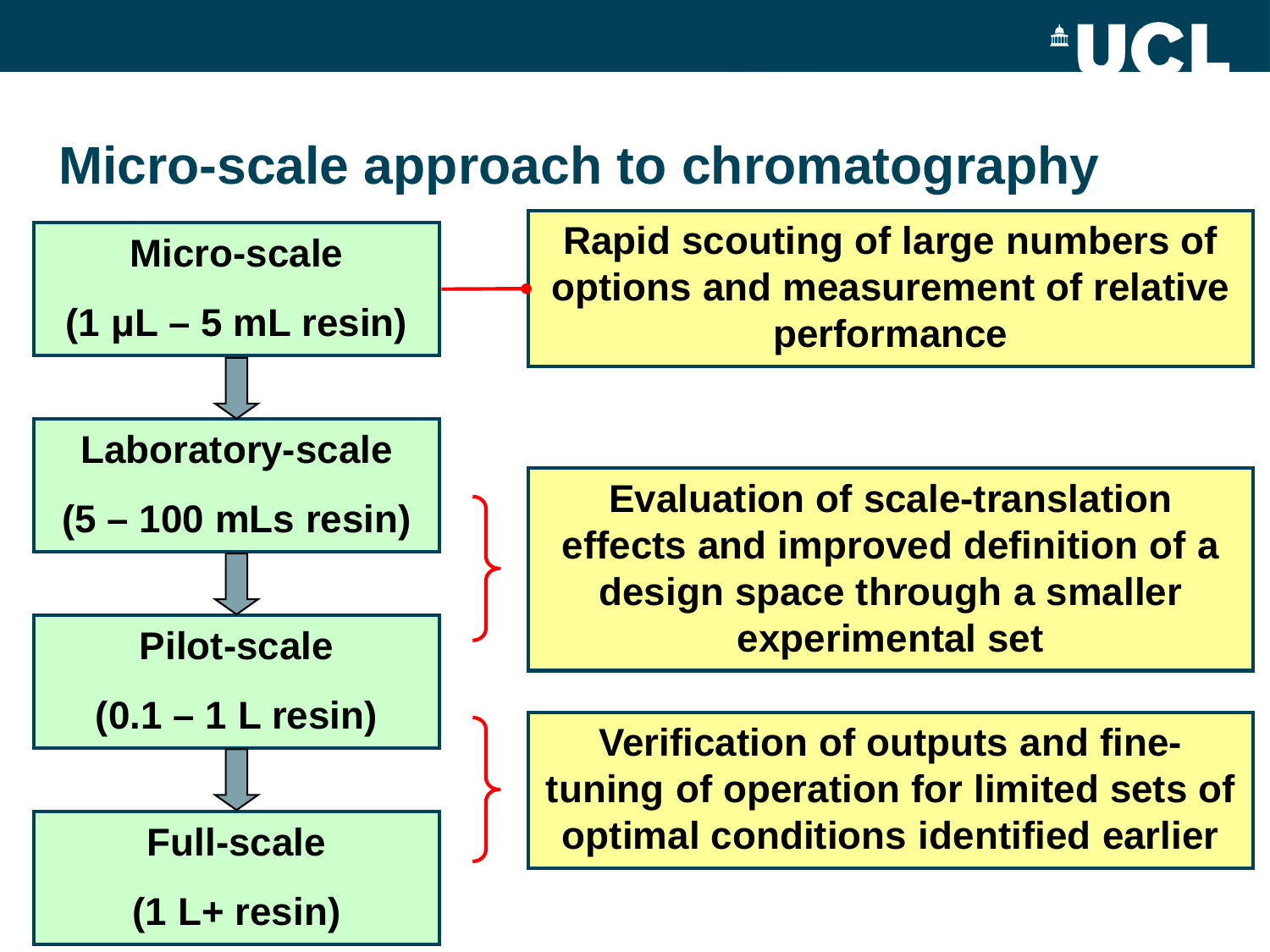

# **Automation of microscale chromatography**

- Can run many separations simultaneously
- Unattended operation
- Simplifies preparation and clean-up
- Reduces manual workload to a manageable level
	- Removes some potentially time consuming and labour intensive tasks
- Can integrate with other equipment
	- Orbital shakers
	- Solid–liquid separation devices
	- Plate readers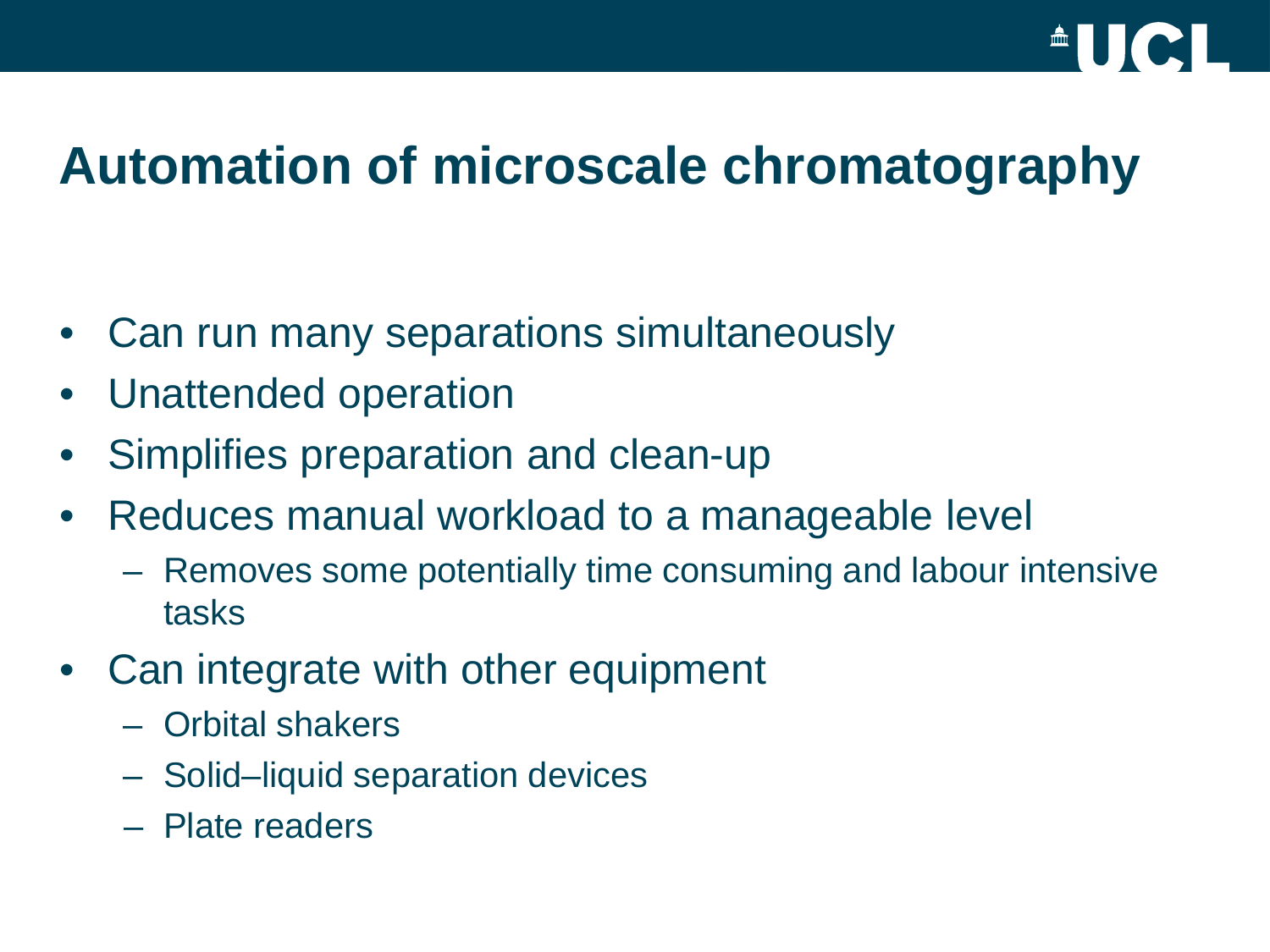

# **Improved process understanding**

- Screen many different resins and buffer conditions – Dynamic binding capacity, yield and purity
- Obtain kinetic, equilibrium and breakthrough data
	- Study how feed concentration and residence time affect separations
- Improve process characterisation
	- QbD, validation and support greater post-approval process flexibility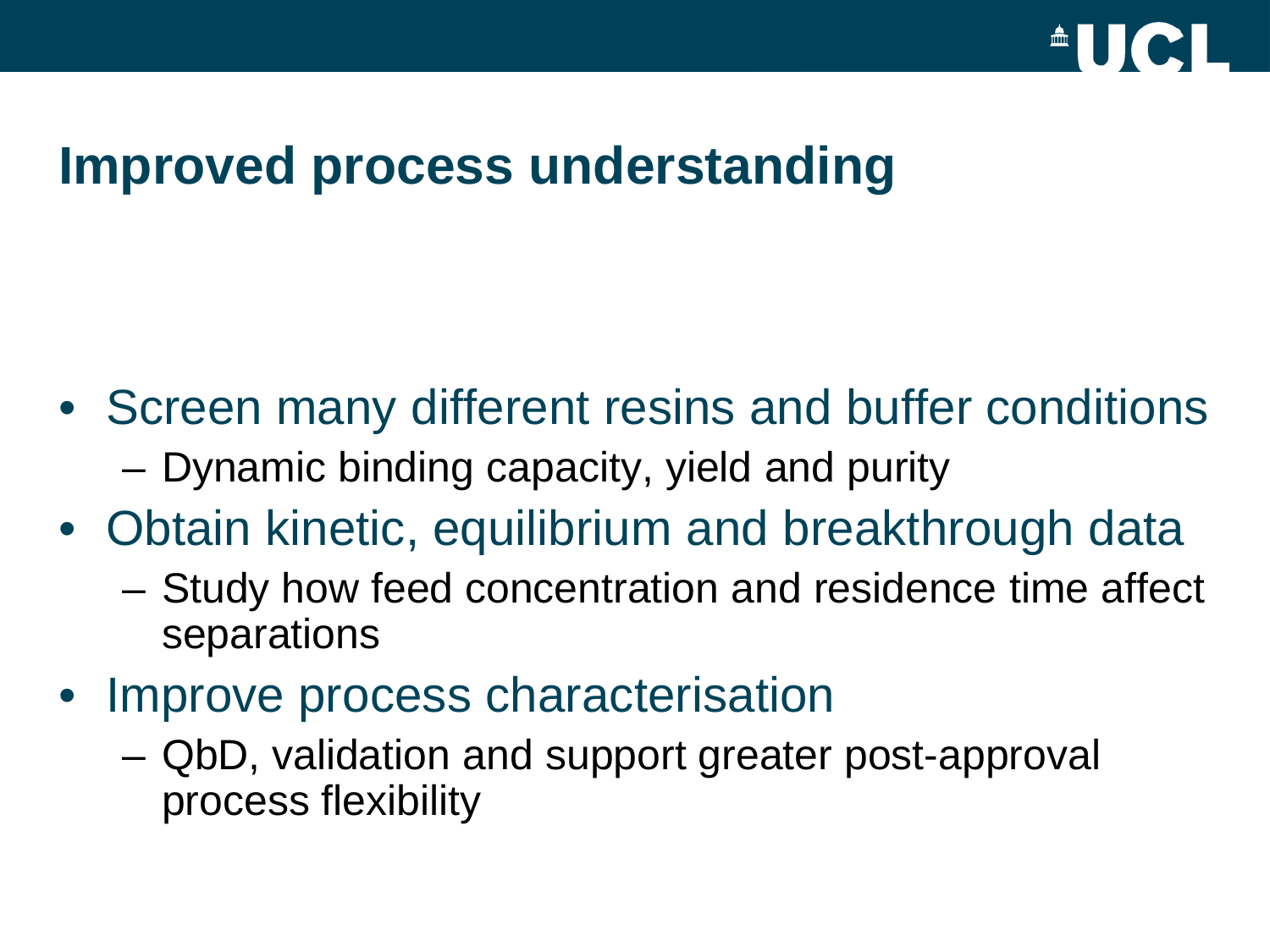

## **Microscale chromatography formats**







Microlitre batch incubation

**Miniature** columns

Pipette tip chromatography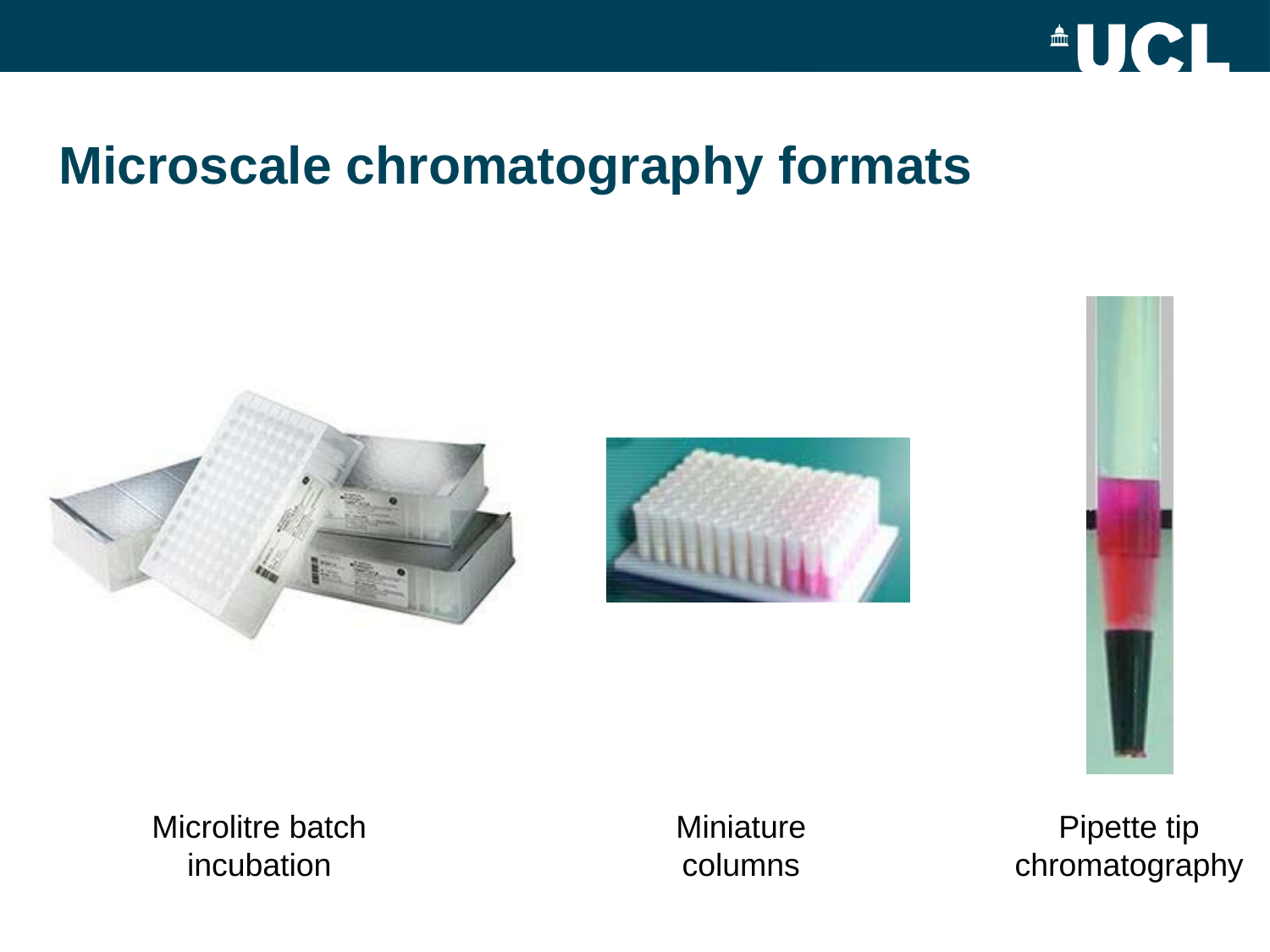

#### **Microlitre batch incubation format**



Filter plate containing up to a few hundred microlitres of matrix and incubated with feed material

Agitate at a defined rate and for a defined time period

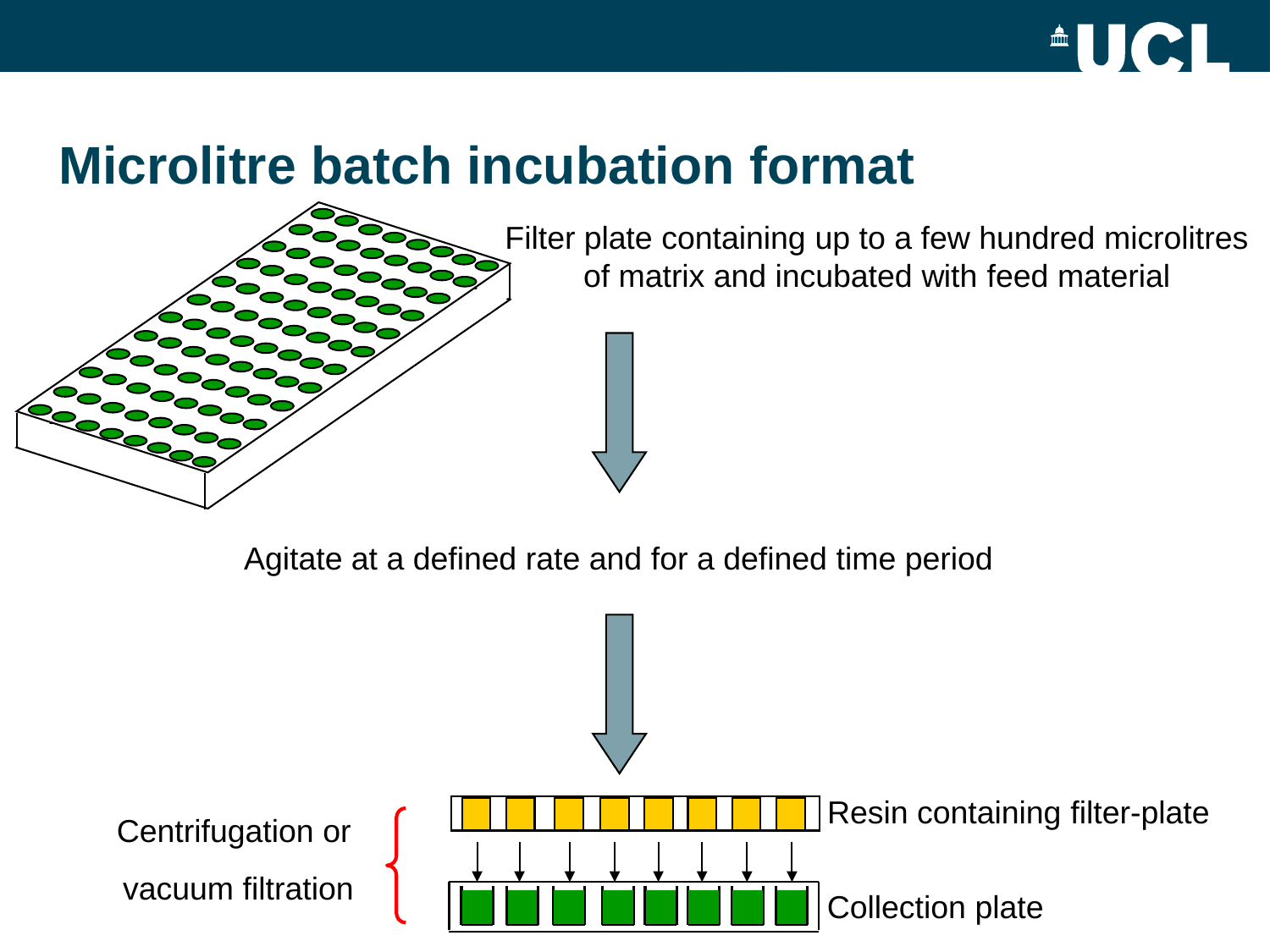

#### **Miniature column format**



*Wiendahl et al. (2008), Chemical Engineering and Technology, 31, 893–903*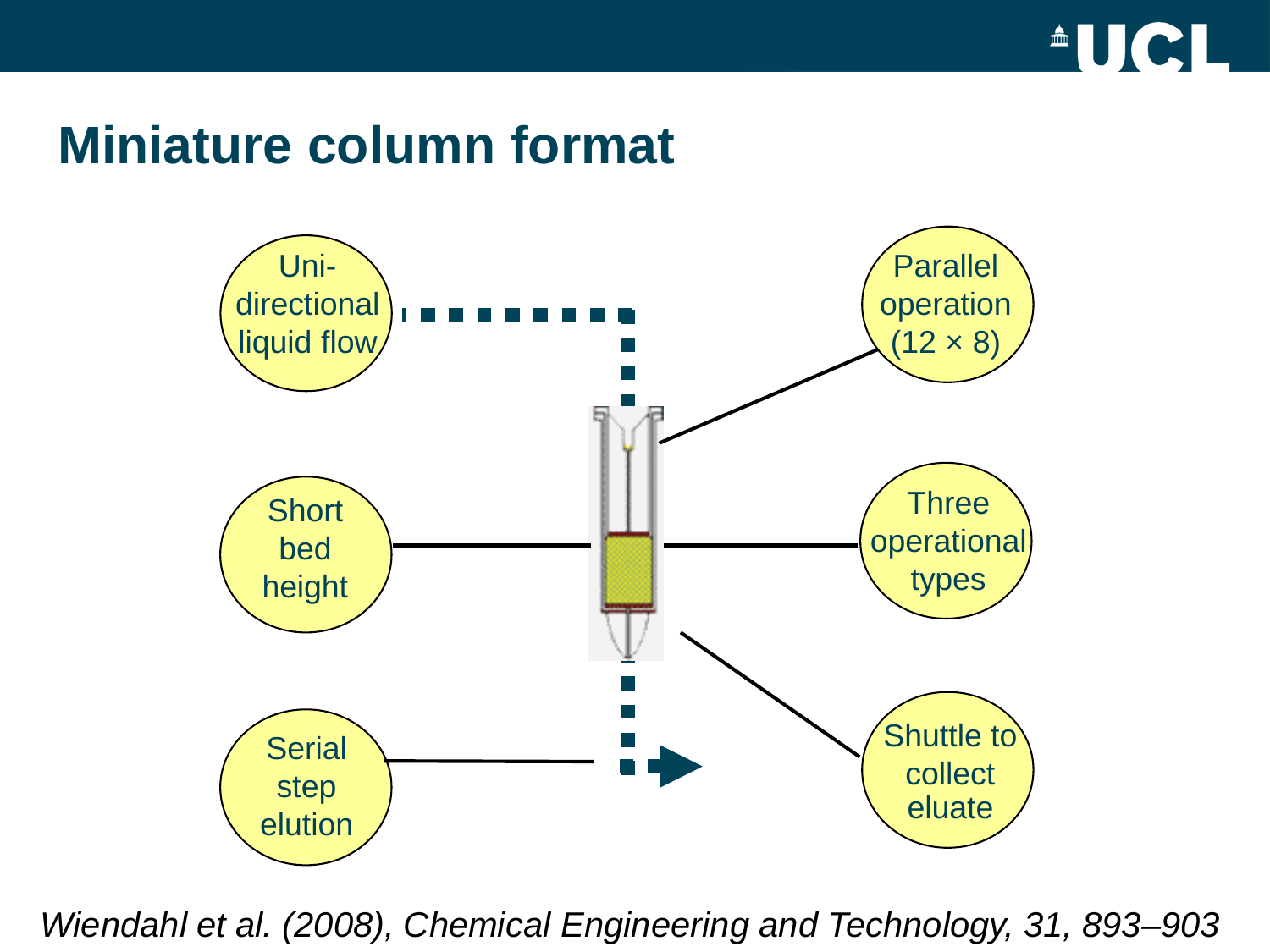

# **Pipette tip chromatography format**



- Supplied pre-packed for any custom or off-the-shelf resin by PhyNexus
- Resin is packed into the base of the tip and held between two screens
- Feed or buffers are held in a 96-well plate
- These are aspirated and dispensed repeatedly in a bidirectional fashion for the required residence time
- Optimise robotic parameters
	- Flowrate (v)
	- Number of bidirectional cycles (N)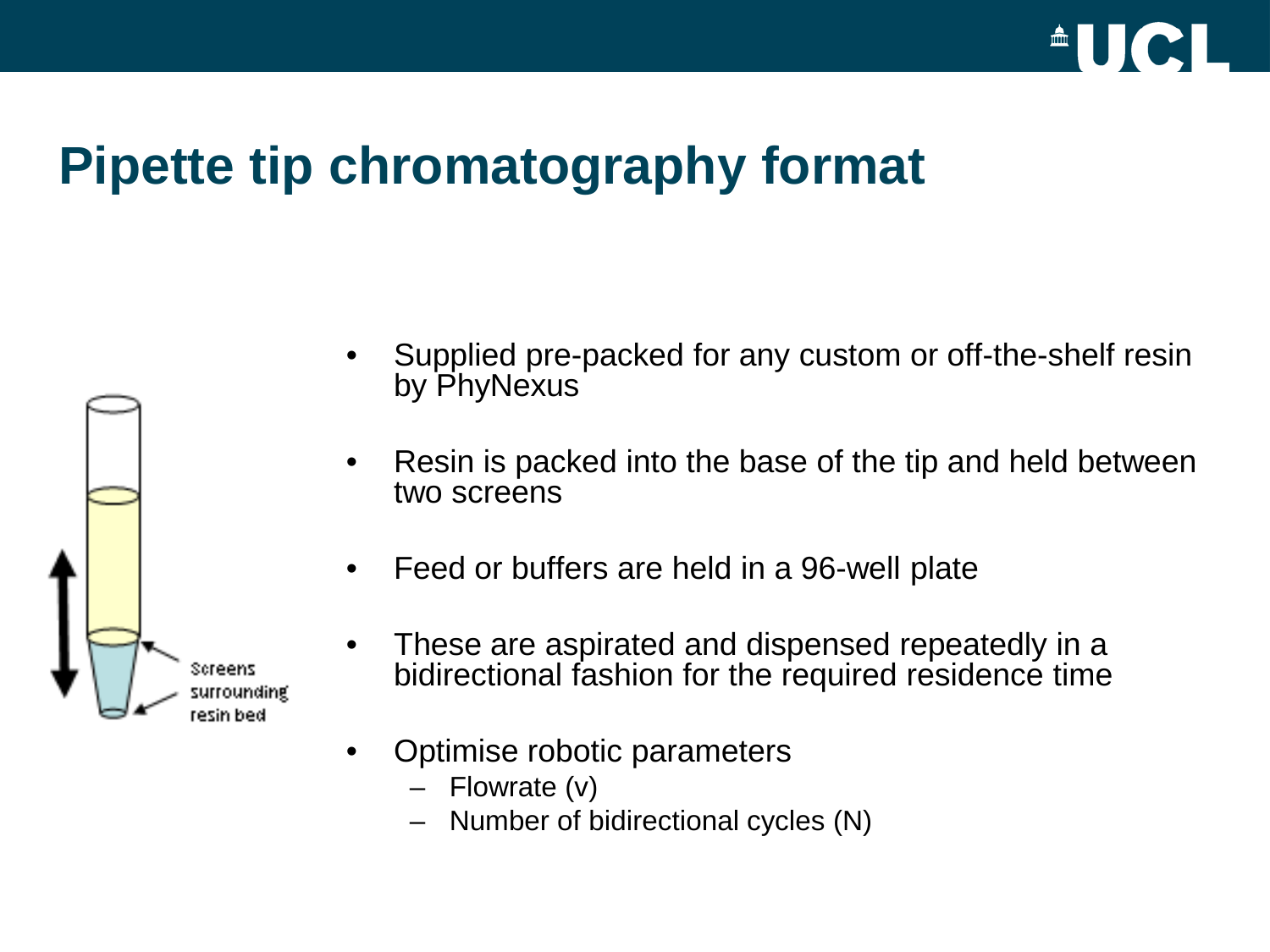

# **Pipette tip chromatography example 1: VLP purification (UCL and Merck)**

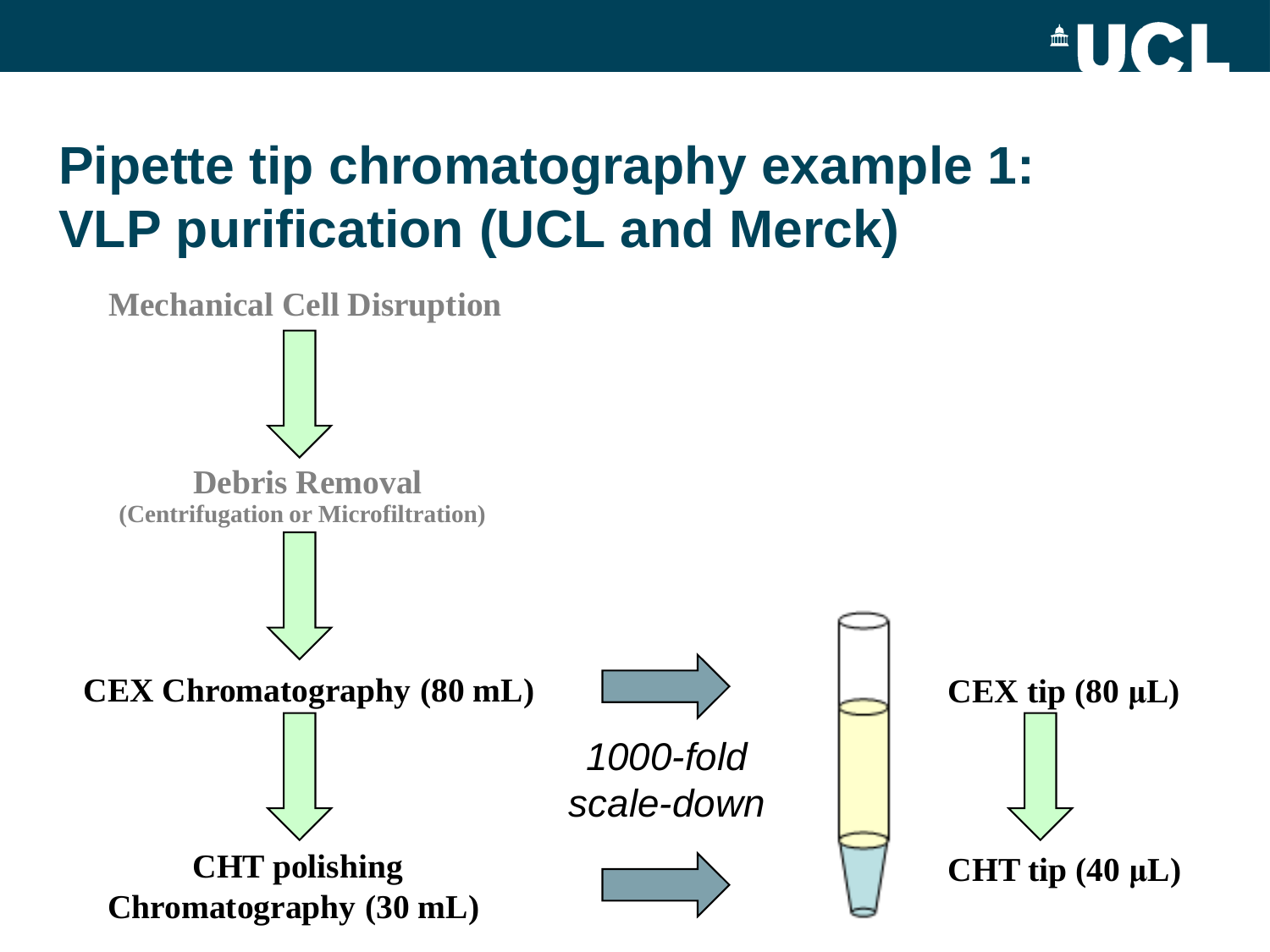## **Comparability of microscale chromatography**



**AUCL**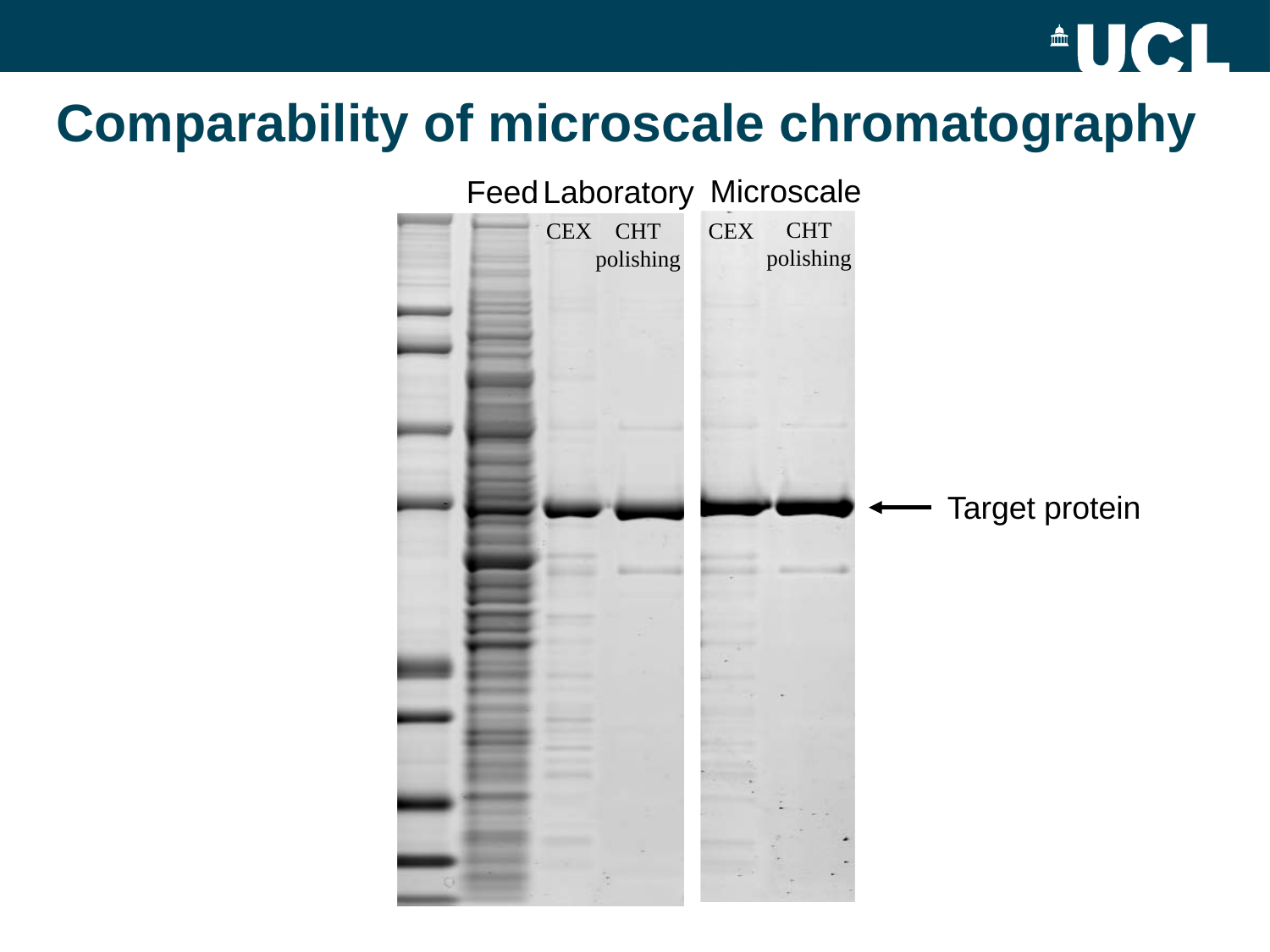

## **Correlation of microscale yield to lab scale**

CEX Chromatography Polishing Chromatography



#### Strong one-to-one correlation between microscale and laboratory scale

Consistent offset following polishing chromatography allows use of a correction factor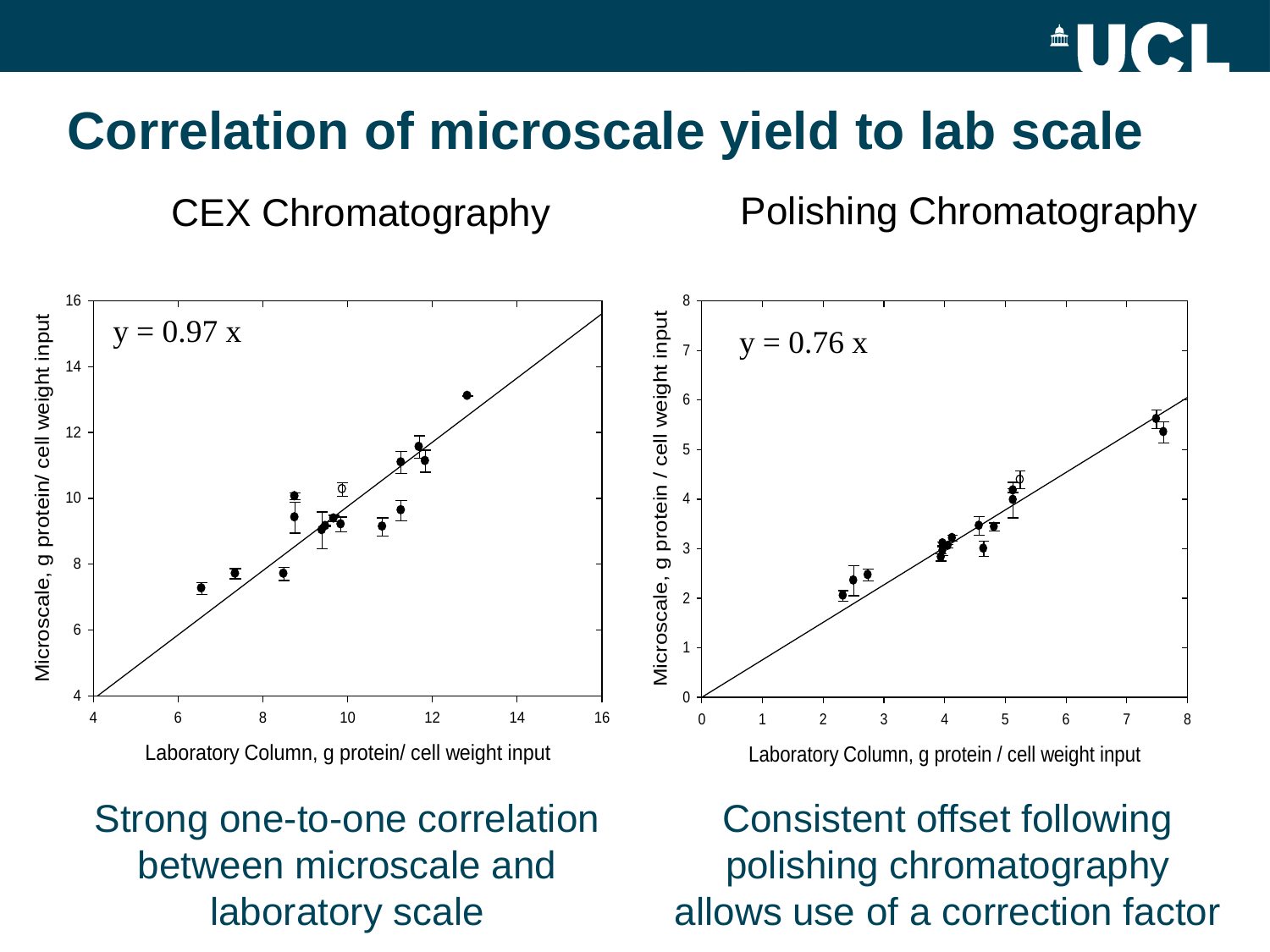

#### **Determination of Harvest Time**



Wenger et al. (2007), An automated microscale chromatographic purification of virus-like particles as a strategy for process development, *Biotechnology and Applied Biochemistry*, 47, 131–139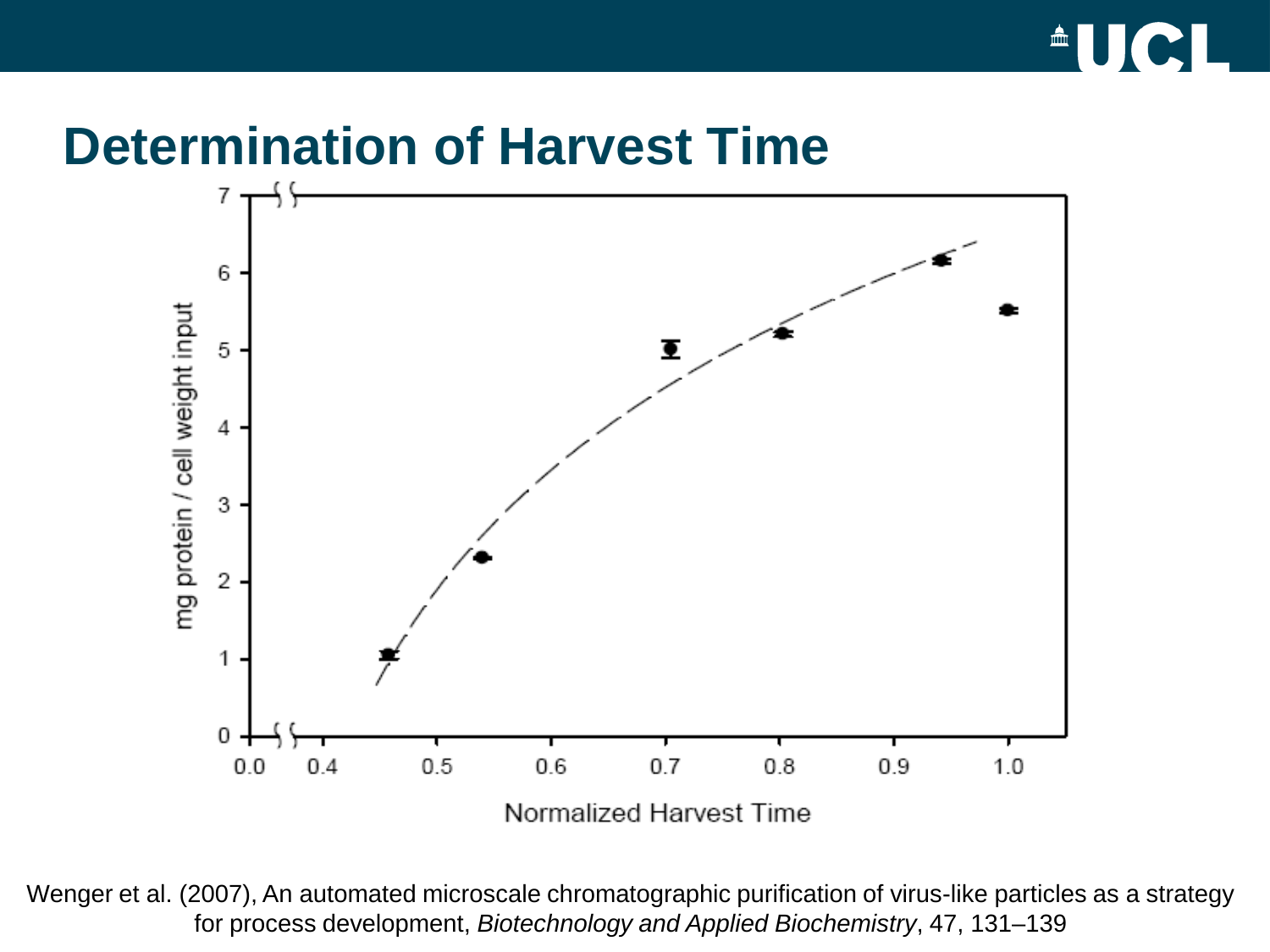

## **Pipette tip example 2: antibody analysis**

- Robotic tip screening for ovine polyclonal antibody capture
	- Maximising dynamic binding capacities
- Protein G HPLC for antibody quantification
	- Manually-intensive
	- Time-consuming
	- Required litre scale- buffer volumes
	- Conducted on separate system to the robot
- Required a faster, more integrated alternative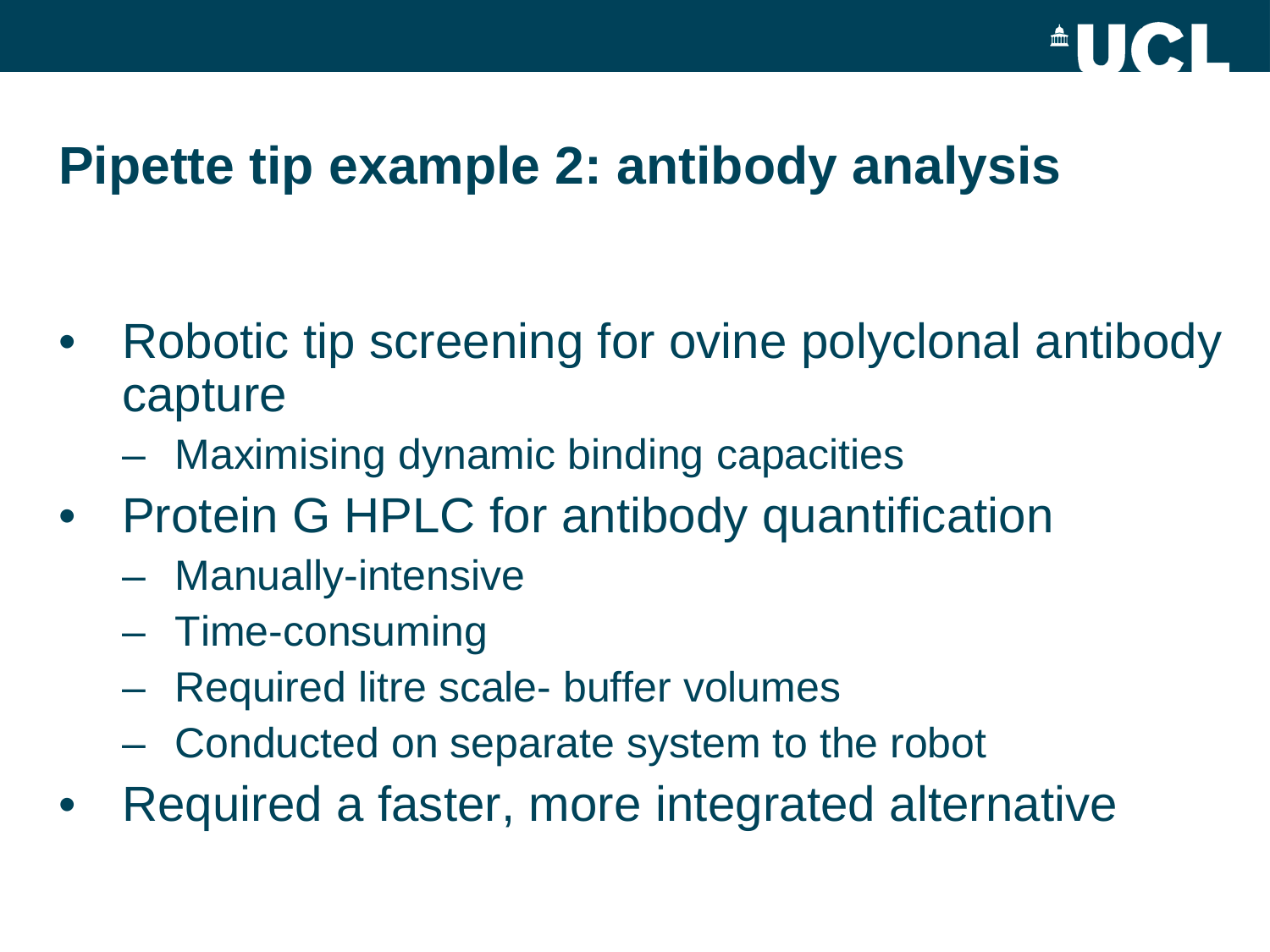

# **Robotic tip analysis**

- Protein G tip method operated on Tecan robot
	- 8-channel pipetting system
	- 40 µL packed resin bed
- Protocol set-up to integrate with main experiment
- Evaluated properties of method with ovine pAb
	- Linearity
	- Range
	- Specificity
	- Accuracy (versus reference Protein G HPLC)
	- Precision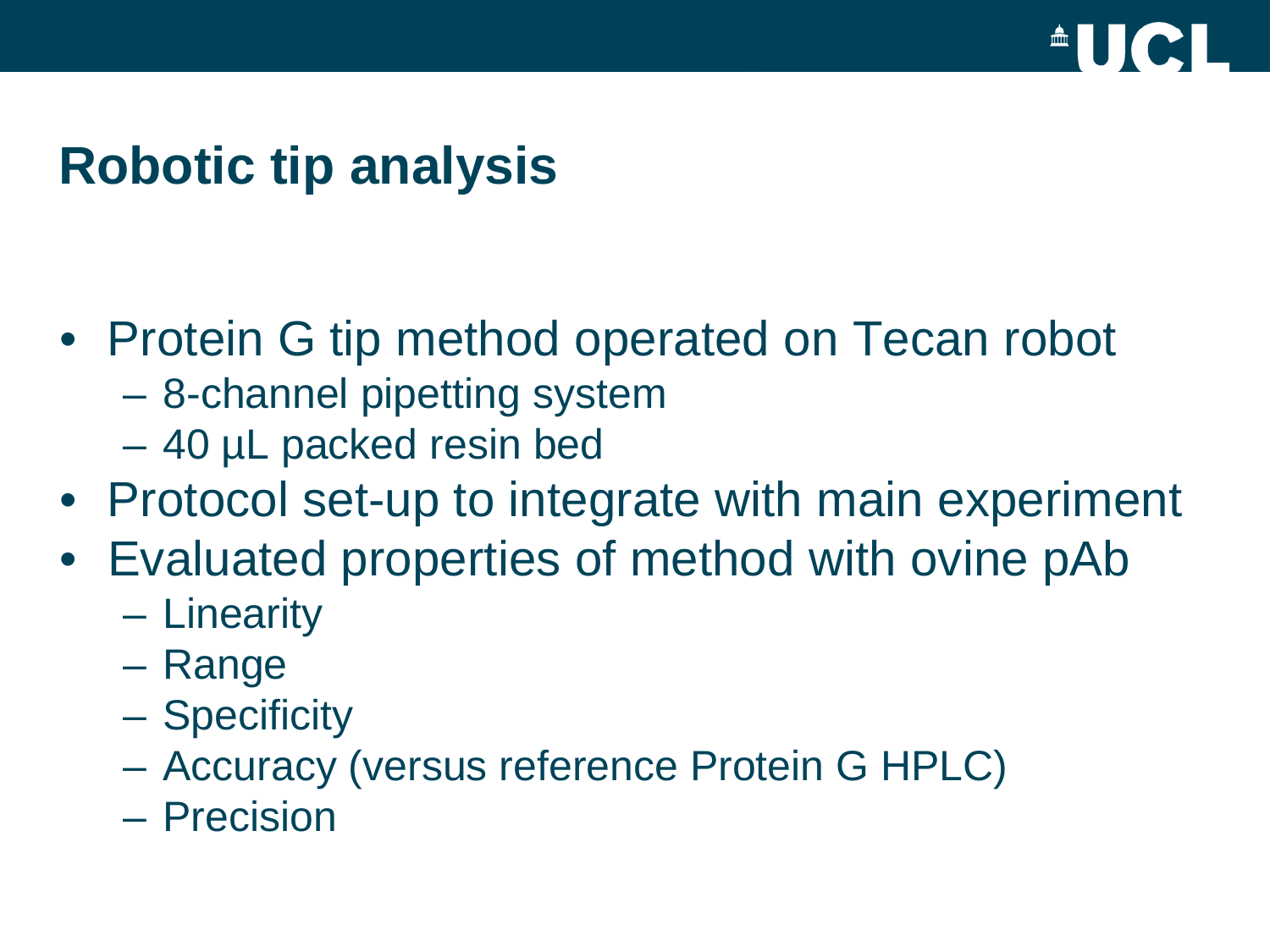

#### **Sample data – accuracy and precision**

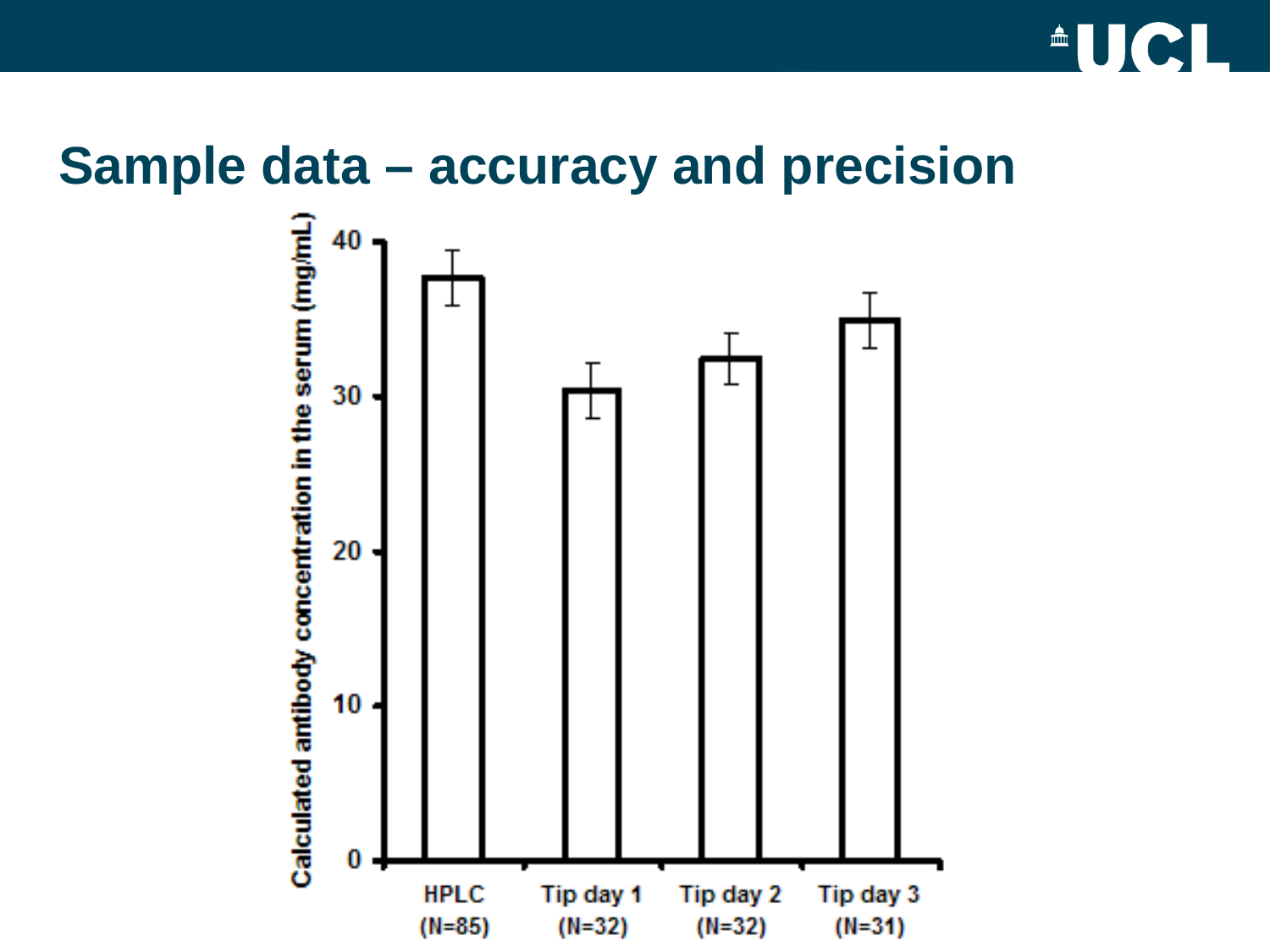

## **Tip versus HPLC comparison**

| <b>Characteristic</b>                         | <b>Protein G tips</b> | <b>HPLC</b> |
|-----------------------------------------------|-----------------------|-------------|
| <b>Samples</b><br>processed<br>simultaneously |                       |             |
| Analysis run time /<br>sample (minutes)       | 5                     | 13          |
| <b>Buffer volumes</b>                         | mL-scale              | L-scale     |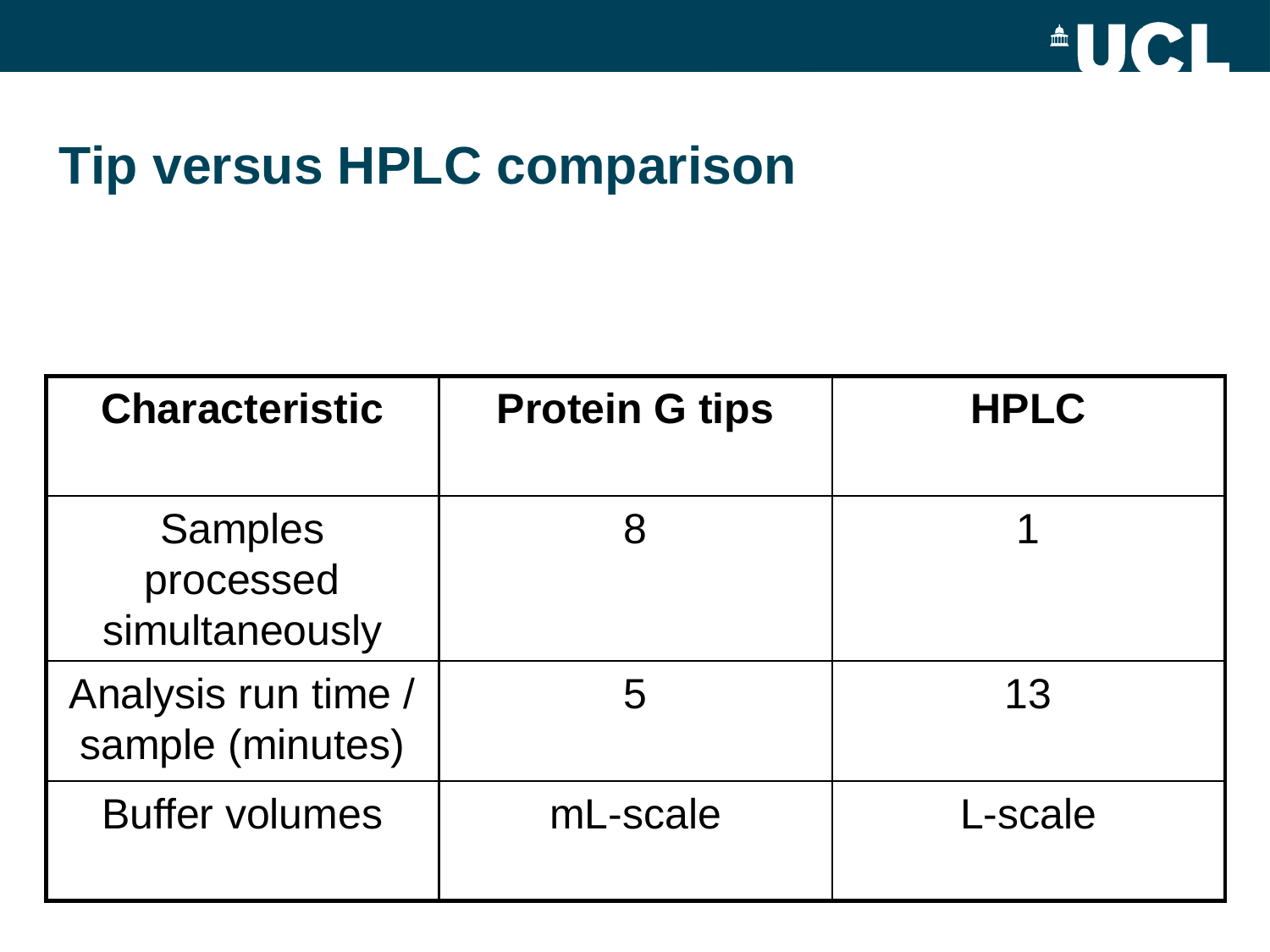

# **Tip versus HPLC comparison**

| <b>Robotic pipetting capacity</b><br>[Number of liquid handling channels] | % tip – HPLC time saving |
|---------------------------------------------------------------------------|--------------------------|
| 8                                                                         | 62                       |
| 12                                                                        | 69                       |
| 96                                                                        | 94                       |

Chhatre et al. (2010), An automated packed Protein G micro-pipette tip assay for rapid quantification of polyclonal antibodies in ovine serum, *Journal of Chromatography B*, 878, 3067–3075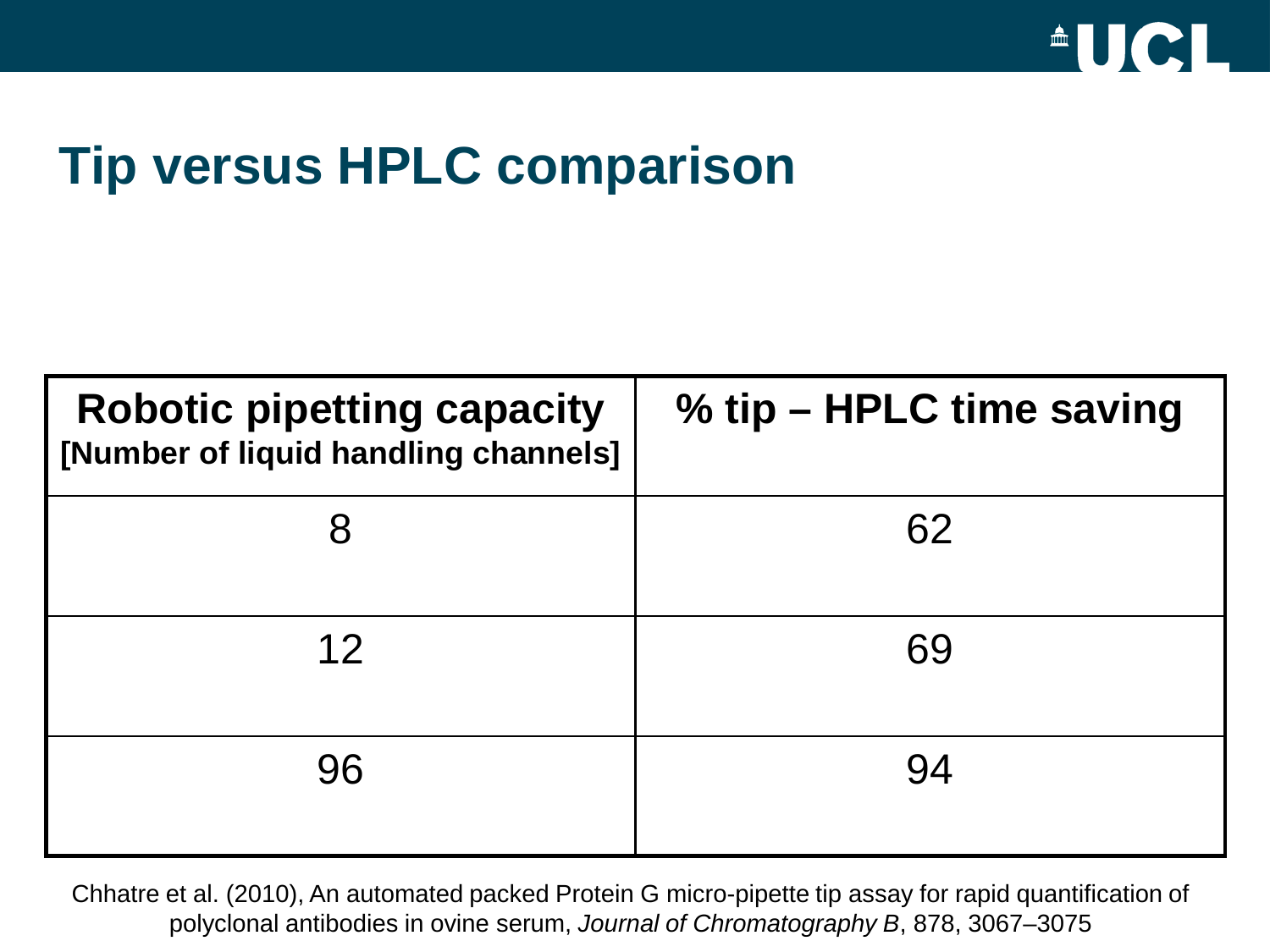

#### **Continuing challenges at microscale**

- Potential for data overload
	- Require efficient ways to store and manage data
	- Need to select test points carefully to minimise analysis
		- Prevent analytical bottlenecks
- Need to minimise sample volume
	- Microscale unit operation linkage must account for volume consumed in hold-up or analysis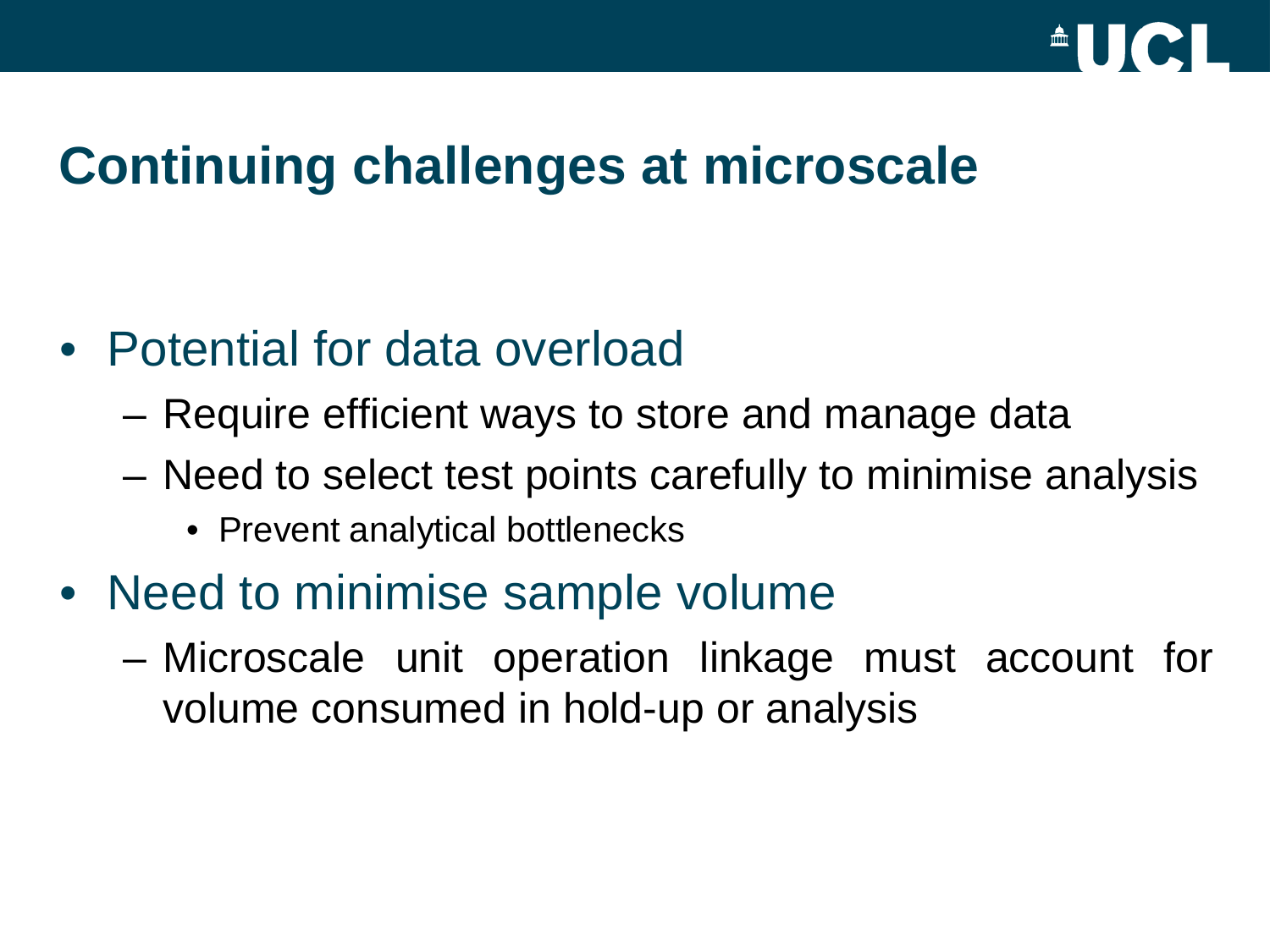

# **Potential solutions**

- Mathematical tools for efficient design space search
	- Simplex algorithm for early development or where analysis is timeconsuming
- Smart deployment of current range of analytical methods
	- Use fast assays (e.g. total protein) at first for coarse screening
	- Leave time-consuming assays (e.g. ELISA) until a good region has been identified
- Microfluidic assays developments
	- Reduce sample volume requirements
	- Lab-on-a-chip (e.g. Agilent Bioanalyser for electrophoresis)